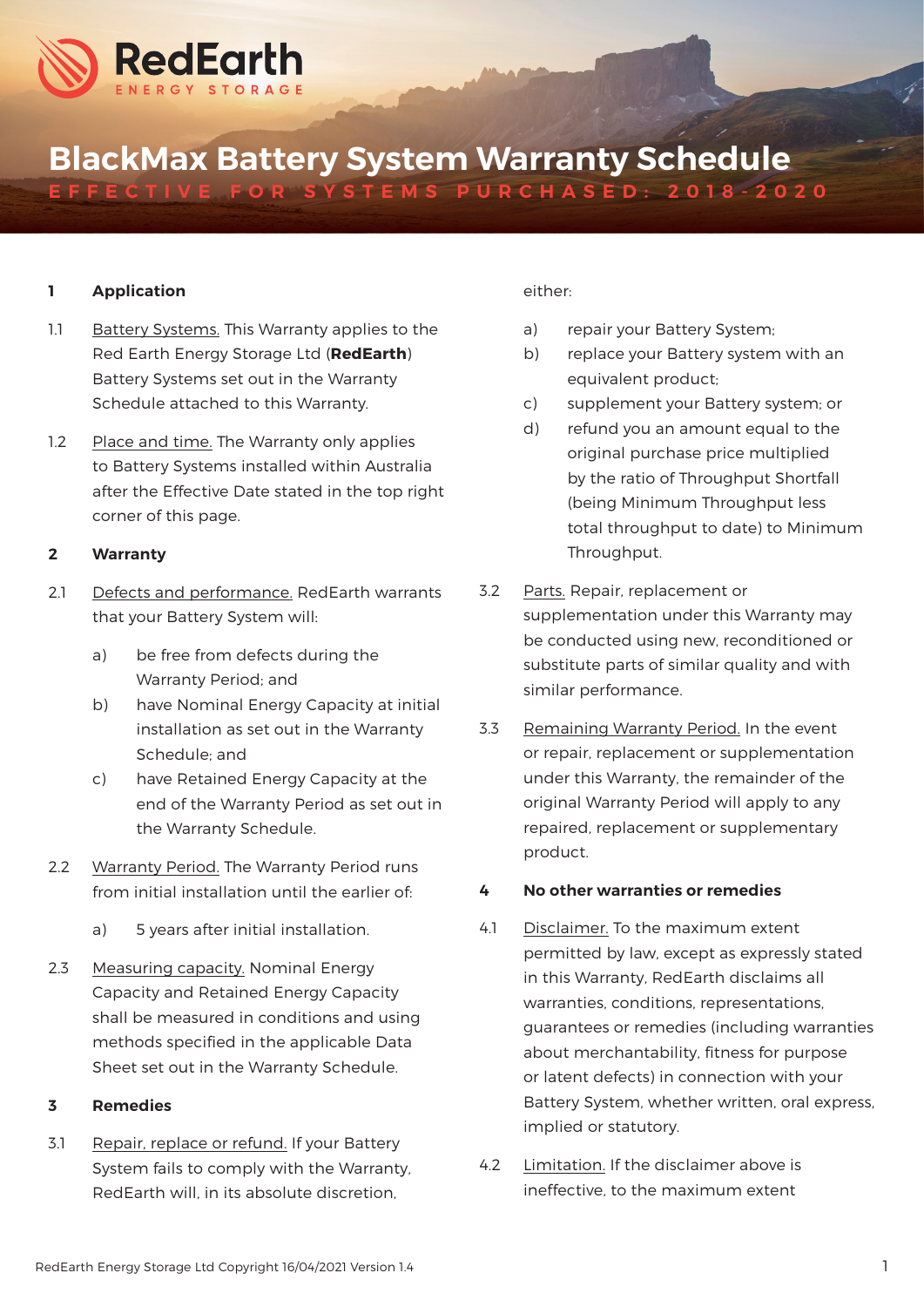permitted by law, RedEarth limits the duration of and remedies for any other warranty, condition, representation or guarantee to the duration and remedies described in this Warranty.

# 5 Exclusions

- 5.1 No application. This Warranty does not apply to any defect or shortfall in Nominal Energy Capacity or Retained Energy Capacity arising from:
	- a) transport, storage, handling, installation, commissioning, modification, operation, maintenance, service or repair of your Battery System other than in line with the applicable Installation Manual and User Manual as published at website www.redearth.energy and updated from time to time;
	- b) installation, commissioning, modification, service or repair of your Battery System other than by a technician authorised by RedEarth;
	- c) installation by a non-qualified person;
	- d) failure to operate, maintain or arrange service of your Battery System in line with the User Manual;
	- e) use of your Battery System in conjunction with plant, equipment or components described as incompatible (or in similar terms) by the User Manual;
	- f) user of your Battery System in or exposure of your Battery System to weather, climates or site conditions described as unsuitable (or in similar terms) by the User Manual;
	- g) use in a mobile application;
	- h) abuse, misuse, recklessness or negligence; or
	- i) events and their effects beyond the reasonable control of RedEarth (such as lightning, flood, cyclone, fire or power

or voltage surges).

- 5.2 No cover. This Warranty does not cover:
	- a) fair wear and tear;
	- b) degradation of consumable components;
	- c) scratches, stains, moulds, dents or marks that do not have, or corrosion or weathering that does not have an adverse impact on performance;
	- d) noise or vibration that does not have, an adverse impact on performance;
	- e) theft (including theft of components); or
	- f) damage or deterioration that occurs after expiration or voiding of the Warranty Period.

#### 6 Requirements and restrictions

6.1 No unintended use. Your Battery System is not intended for use as a primary or back-up power source for life-support systems, other medical or in any other circumstance where product failure could cause or contribute to personal injury or serious property damage. RedEarth reserves the right to refuse to service your Battery System if it is used in these ways, and disclaims all liability arising from its service or refusal to service in such circumstances.

## 7 Limitation of liability

7.1 No consequential loss. To the maximum extent permitted by law, RedEarth will not be liable for any consequential, incidental, indirect, exemplary, punitive or special damages in connection with the Battery System, regardless of the form of action and whether RedEarth had been informed about or might have anticipated the possibility, probability or magnitude of such loss or damage. For clarity, RedEarth will not be liable for loss (including loss by a third party) of use, enjoyment, convenience, production,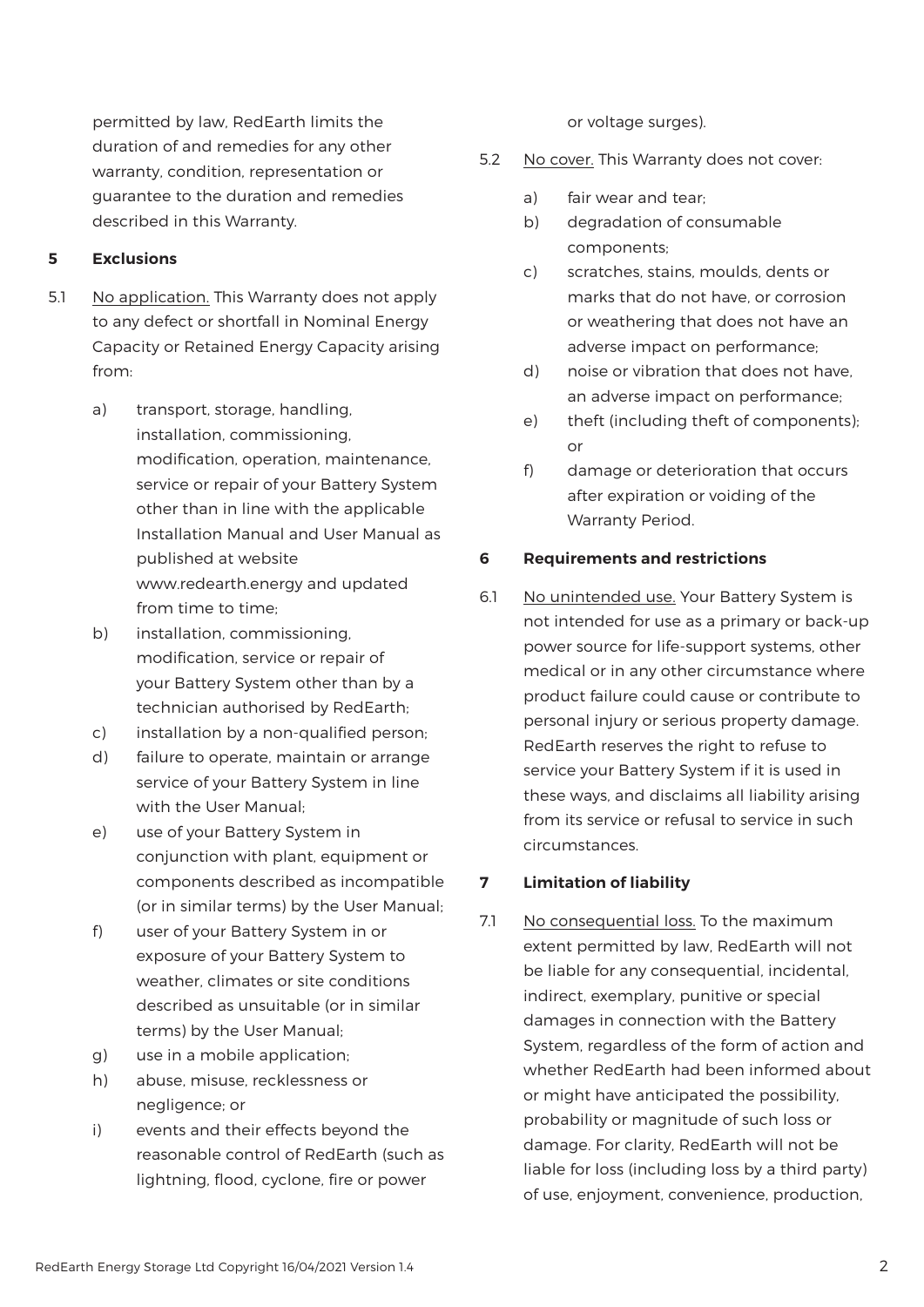contracts, revenue, profit, reputation, data or opportunity to earn, build or use the foregoing items or increased operating costs (including the cost of procuring substitute equipment or services) or financing costs.

7.2 Liability limit. To the maximum extent permitted by law, RedEarth's total liability (under contract, tort, statute or otherwise) to you in connection with this agreement is limited to the amount paid for your Battery System plus transport costs reimbursable to you under this Warranty.

# 8 Further rights and remedies

- 8.1 Local law. This Warranty gives you specific rights and its terms apply to the maximum extent permitted by applicable law; however, you may have further rights or remedies under the law of your country, state or province. For example, some jurisdictions may not permit disclaimers or limitations of liability, and some of these may not apply to you.
- 8.2 Australian Consumer Law. Nothing in this agreement limits the Australian Consumer Law (being schedule 2 to the Competition and Consumer Act 2010 (Cth)). In line with the Australian Consumer Law, set out below in italics is prescribed wording that applies to certain customers, and which does not give you any rights you do not otherwise have.

Our goods come with guarantees that cannot be excluded under the Australian Consumer Law. You are entitled to a replacement or refund for a major failure and compensation for any other reasonably foreseeable loss or damage. You are also entitled to have the goods repaired or replaced if the goods fail to be of acceptable quality and the failure does not

amount to a major failure.

## 9 Claim process

- 9.1 Contact authorised dealer. To make a claim under this Warranty, you should first contact the authorised dealer who sold you your Battery System.
- 9.2 Contact RedEarth. If you did not purchase your Battery System from an authorised dealer, or if you purchased it directly from RedEarth, you should contact RedEarth by means set out in the table immediately below, as updated from time to time and published at website www.redearth.energy.

| <b>RedEarth Contact Details</b> |                           |
|---------------------------------|---------------------------|
| <b>Address</b>                  | 15 Fienta Place           |
|                                 | Darra, Brisbane, QLD 4076 |
|                                 | <b>AUSTRALIA</b>          |
| Email                           | info@redearth.energy      |
| Phone                           | (07) 3279 6707            |
|                                 | +61 7 3279 6707           |

- 9.3 Provide details. In order to be processed, your claim needs to include:
	- a) proof of original purchase of your Battery System from RedEarth or an authorised dealer;
	- b) proof of any subsequent transfers of ownership;
	- c) description of alleged defects(s);
	- d) your Battery System's serial number;
	- e) date and location of original installation; and
	- f) name and contact details of authorised installer.
- 9.4 Remote access. RedEarth may require remote access to your Battery System in order to assess your claim or perform updates or repairs.
- 9.5 Returns. Before returning your Battery System or any product, you should obtain a